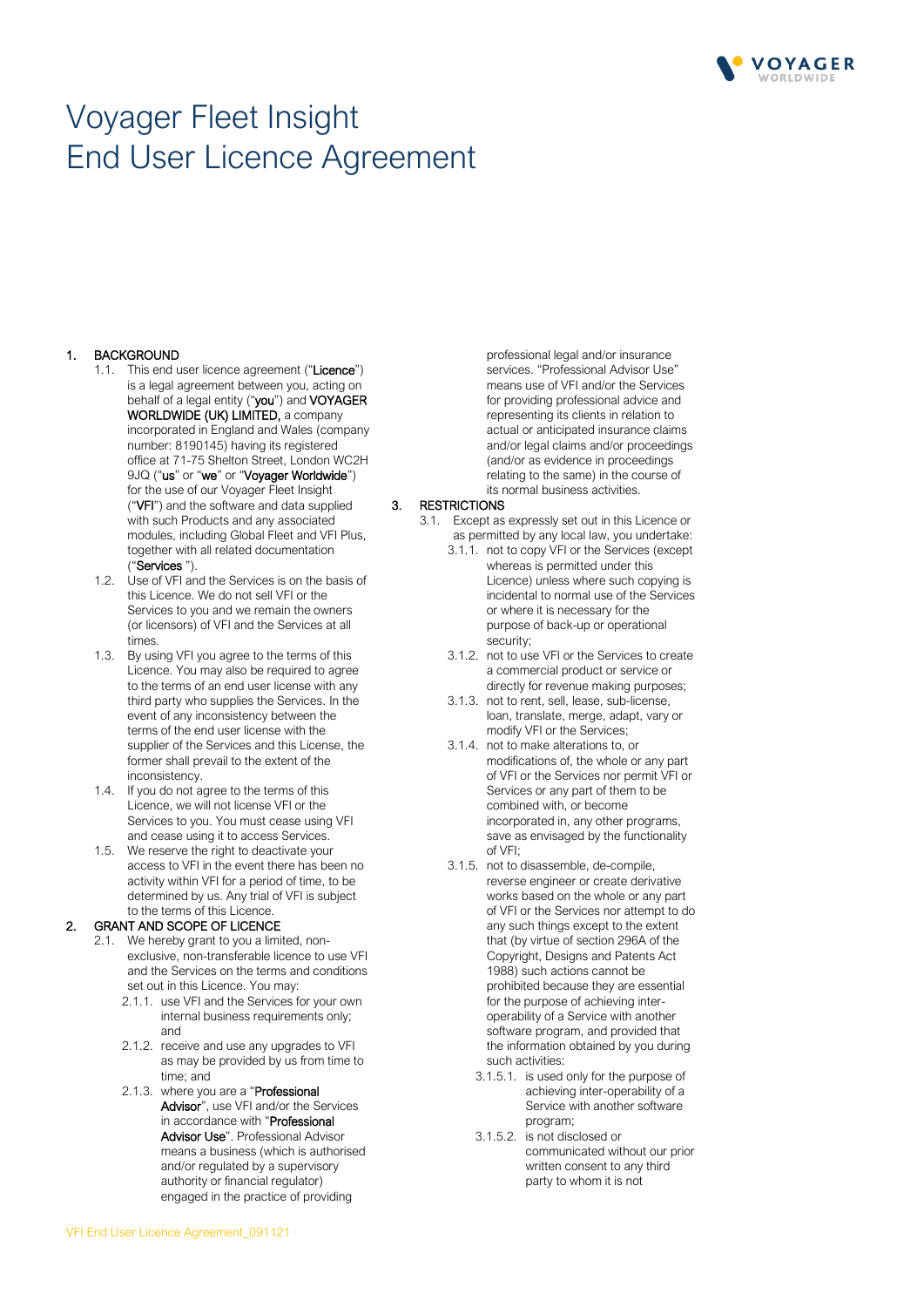

necessary to disclose or communicate it; and

- 3.1.5.3. is not used to create any software which is substantially similar to a Service;
- 3.1.6. to ensure that VFI and the Services are used by your employees in accordance with the terms of this License.

## 4. INTELLECTUAL PROPERTY RIGHTS

### 4.1. You acknowledge that:

- 4.1.1. all intellectual property rights in VFI and the Services throughout the world belong to us or our licensors and no title passes to you with respect to the VFI or the Services or the media on which they reside;
- 4.1.2. rights in VFI and the Services are licensed (not sold) to you; and
- 4.1.3. you have no rights in, or to, VFI and/or the Services other than the right to use them in accordance with the terms of this Licence; and
- 4.2. You acknowledge that you have no right to have access to any software in VFI and/or the Services in source code form or in unlocked coding or with comments.

## 5. LIMITATION OF LIABILITY AND INDEMNITY

- 5.1. You acknowledge that VFI and the Services within it have not been developed to meet your individual requirements and that it is therefore your responsibility to ensure that they meet your requirements.
- 5.2. You acknowledge that the Services are provided to us by third parties and we cannot be responsible if they are not accurate or up to date.
- 5.3. We only supply VFI and the Services for use by you and you agree not to use them for any re-sale purposes.
- 5.4. We will not be liable for any loss or damage caused by viruses or other harmful material which may infect your computer equipment, programs or data due to use of VFI and/or the Services.
- 5.5. To the extent that you are using global vector chart data and/or AVCS online ENC data you acknowledge that such data changes rapidly. You should not use such data for nautical navigation or passage planning and should only use it for shore based non-nautical navigation or non-passage planning purposes. You are solely responsible for your use of such data and we and our suppliers disclaim all responsibility for such use.
- 5.6. Neither Voyager Worldwide nor any supplier of Services shall under any circumstances whatsoever, be liable to you, whether in contract, delict/tort (including negligence), breach of statutory duty, or otherwise, arising under or in connection with this Licence for: 5.6.1. loss of profits, sales, business, or
	- revenue;
	- 5.6.2. business interruption;
	- 5.6.3. loss of anticipated savings;
	- 5.6.4. loss or corruption of data or information;
	- 5.6.5. loss of business opportunity, goodwill or reputation; or
	- 5.6.6. any indirect or consequential loss or damage
- 5.7. Subject to clause 5.6, our maximum aggregate liability and the maximum liability of each of our suppliers to you under or in connection with this Licence whether in

contract, /tort (including negligence) or otherwise, shall in all circumstances be limited to £5.

- 5.8. Nothing in this Licence shall limit or exclude liability for:
	- 5.8.1. death or personal injury resulting from negligence;
	- 5.8.2. fraud or fraudulent misrepresentation; 5.8.3. any other liability that cannot be excluded or limited by English law.
- 5.9. This Licence sets out the full extent of our obligations and liabilities in respect of the supply of VFI and the Services. VFI and the Services are provided "as is" and, except as expressly stated in this Licence, there are no conditions, warranties, representations or other terms, express or implied, which are either given or are binding on us or any supplier. Any condition, warranty, representation or other term concerning the supply of VFI and/or the Services which might otherwise be implied into, or incorporated in, this Licence whether by statute, common law or otherwise, is excluded to the fullest extent permitted by law, including but not limited to any condition, warranty or representation that the operation of VFI and/or the Services will be uninterrupted or error free. Where the Services are supplied by third parties you use such Products (and associated data, services and websites) at your own risk and we shall have no liability for such Services (and associated data, services and websites) whatsoever.
- 5.10. You agree to indemnify us and our suppliers against all damages, claims (including, without limitation, third party claims made against us), losses, costs, demands and expenses including legal expenses (including, without limitation, loss or damage to property or death or personal injury of any person) suffered or payable by us and/or our suppliers as a result of your use of VFI and/or the Services, your breach of any of the terms of this EULA and/or your negligent acts or omissions.

## 6. TERMINATION

6.1. We may terminate this Licence in whole or in part immediately by written notice to you if:

- 6.1.1. you commit a material or persistent breach of this Licence which you fail to remedy (if remediable) within 14 days after the service of written notice requiring you to do so;
- 6.1.2. you fail to pay any valid invoice we raise relating to VFI and/or the Services in accordance with the stated payment terms or
- 6.1.3. a third party supplier requires us to do so.
- 6.2. Upon termination or expiry for any reason:
	- 6.2.1. all rights granted to you under this Licence shall cease;
	- 6.2.2. you must cease all activities authorised by this Licence; and
	- 6.2.3. you must immediately delete or remove any access to and data exported via VFI Services as applicable, from all computer equipment in your possession or control;
	- 6.2.4. In the event of termination in part, this clause 6.2 shall apply only in relation to the terminated rights.
- 7. EXPORT CONTROL REGULATION